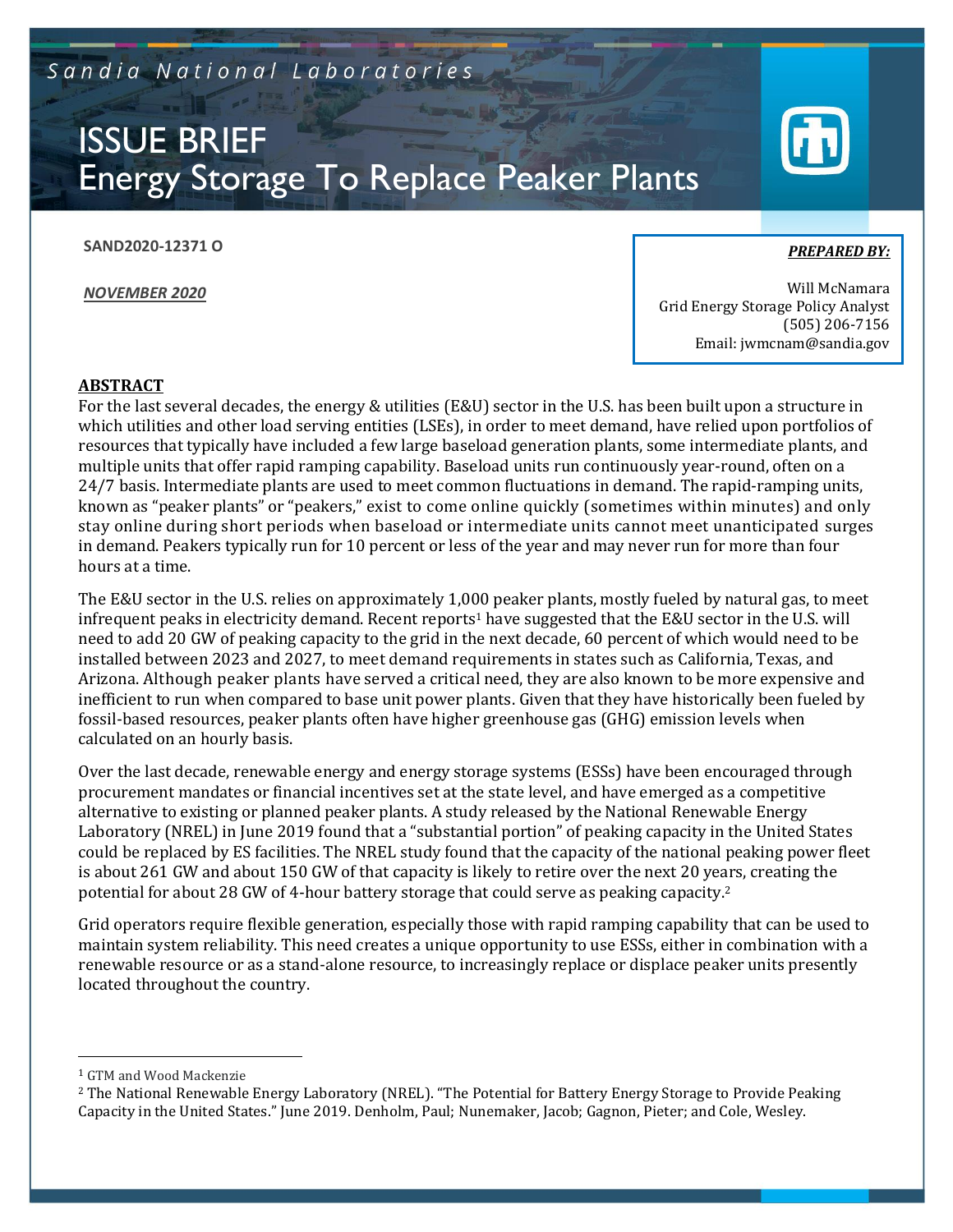The purpose of this **ISSUE BRIEF** is to summarize the policy and operational considerations associated with increased efforts to use ESSs to meet peak demand fluctuations and replace peaker plants.

#### **BACKGROUND: USE OF PEAKER PLANTS**

From a historical standpoint, most utility grids have not typically stored energy due to a lack of enabling technologies and prohibitive costs. Instead, utilities and grid operators have called upon the use of additional fossil fuel burning plants, known as peaker plants, to ramp up or down as needed to help meet demand. Peaker plants, designed to ramp up electricity production during periods when normal production isn't sufficient, have been used for decades to meet peak demand on the grid. Power grid operators—along with utilities, power companies, or other LSEs that own peaker plants—have used them as a means of covering the gap between available electricity supply and demand. Peaker plants may be called to ramp up in infrequent, short periods when baseload capacity, or the minimum demand on a grid, is surpassed, such as when a heatwave drives up air conditioning use.

However, this method is not at all ideal; utilizing these extra peaker plants to smooth out the distribution of energy is creating more pollution than the plants that are burning fossil fuels for the utility's base-load energy demands. Further, across the country, data compiled by the Energy Information Administration (EIA), peaker plants tend to be located in low-income or minority communities, which are then disproportionately impacted by the pollution.

Peaker plants are unique in that they do not have to continuously generate energy. Based on EIA data, peaker plants generally operate only between 2-7 percent of the total hours in a calendar year. Although they are not run on a continuous basis, peakers need to be available in real-time for when baseload capacity has been surpassed and/or demand spikes. This can occur as frequently as every evening when people return home, or as sporadically as when a heatwave occurs. Peaker plants have traditionally relied upon natural gas, diesel, or other fossil fuels, as these resources provided power grid operators, utilities, and other LSEs far more control and certainty over the complex process of meeting demand with supply.

In addition to being available when needed, peaker plants also support the operational process that is known as "peak-load shifting," which seeks to mitigate the strain of large energy load blocks on the electrical grid during specific time periods. This is accomplished by calling upon temporary support obtained from peaker plants until the electrical grid can readily accept additional load. Sudden changes in peak load can occur due to weather changes and other factors, and as a result grid operators, utilities, and other LSEs need to constantly be prepared for increased and short-term energy strains on the grid. Although peaker plants provide the benefit of being able to be started up and called upon quickly when needed, they are also typically more expensive to run and comparatively inefficient when evaluated against other alternatives (i.e., operational gains when compared against costs, emissions, etc.)

The ways in which peaker plants are being reconsidered against consideration of a number of market factors is a fairly new phenomenon. As one example, the E&U sector's long-standing reliance on coal began to erode around 2016, when natural-gas prices began to decrease to levels that made it a viable alternative to coal. It was around this time also that the Obama Administration enacted a number of policies (e.g., the Clean Power Plan) that included restrictions on the use of coal. As a result of these policies' broader considerations of climate change impacts resulting from power plant emissions became a focus area for national policy discussions on how to combat global climate instability.

Just as natural gas replaced coal due to its economic viability, more recently we have seen a similar shifting of resource considerations due to the economic viability of solar and wind when compared to natural gas, which has become increasingly evident in the last three years or so. This transition is part of a broader transformation as the E&U sector moves away from its historic reliance on centralized fossil fuels and toward a mixture of renewables (e.g., wind and solar), distributed energy resources (e.g., microgrids, ESSs), and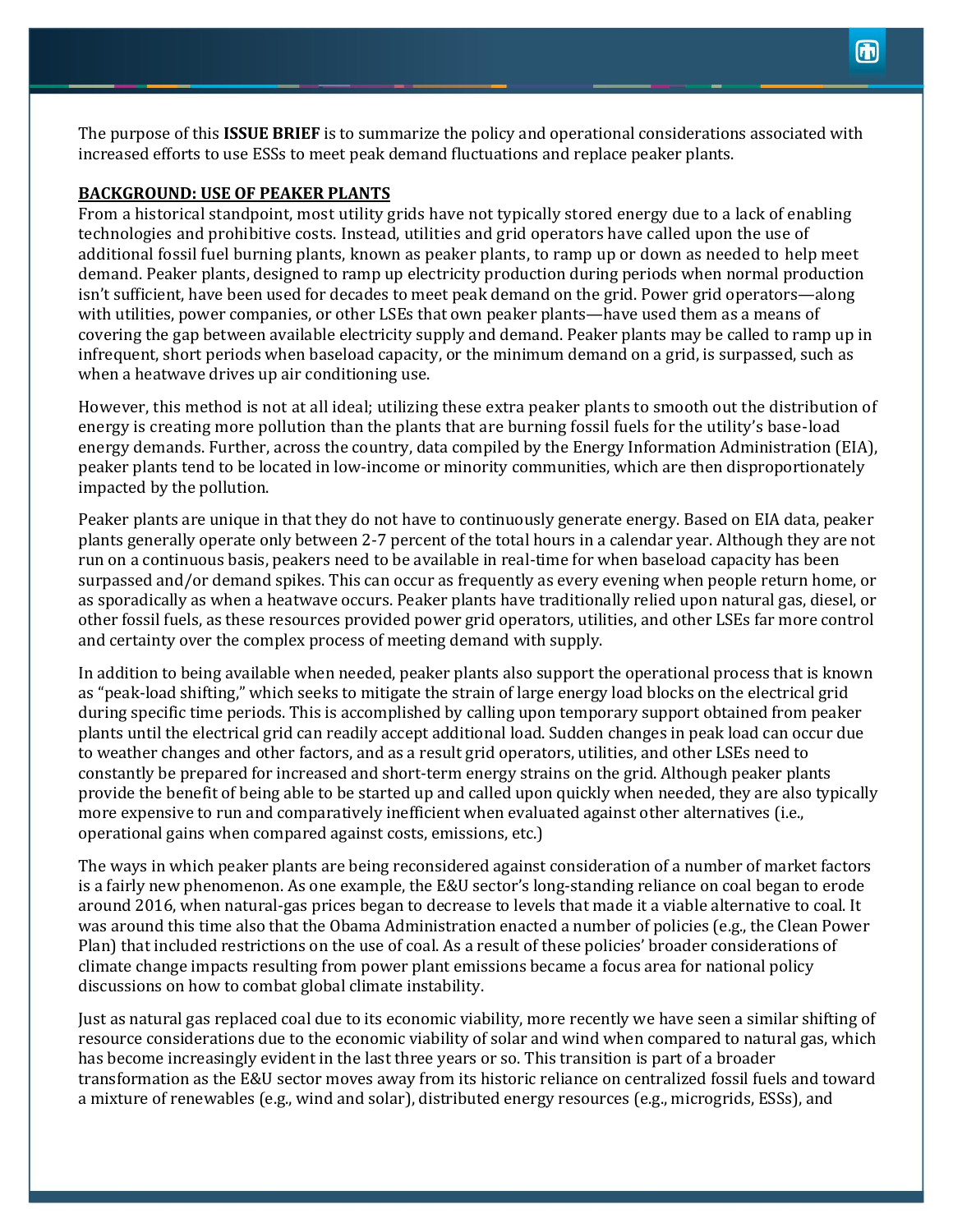demand-side efforts (e.g., energy efficiency and demand response programs), which used together can strategically reduce consumption. This transformation has the potential to create numerous benefits desirable for policymakers, end-use customers, and other stakeholders engaged in the E&U sector, such as reductions of GHGs and health-damaging co-pollutants, economic savings, and enhanced resiliency of the grid.

This transformation is occurring much faster than the displacement of coal occurred. For example, the Solar Energy Industry Association (SEIA) reported that out of the total power generation capacity added to the grid in 2019, 40 percent of that capacity originated from solar. There are many data sets that can be used to support the conclusion that it is now more economical to build new renewables generation sources than to run existing coal or to build new natural-gas plants in specific regions of the U.S. BSEIA predicts that, by 2032, in some specific regions, the cost of building new solar + storage plants will be lower than the cost of running existing natural-gas plants. What these changing economic dynamics could mean is that the currently proposed natural-gas plants scheduled to come online by 2032 could become economically disadvantageous to operate by the time they are commissioned.

This transformation to a grid that will become increasingly reliant on renewable resources brings with it a number of challenges, not the least of which is the intermittency of solar and wind. Intermittency has been thought to be a significant barrier because the erratic power fluctuations that result from an increased use of renewables (e.g., voltage transients, frequency deviation, etc.) can be detrimental to system stability. An example of these challenges can be found in California, where the large amount of solar that is already installed and connected to the state's grid is having a determinantal impact on voltage levels. Grid planners will require greater certainty that renewables—just like any other resource option—can function as reliable generators with stable voltage outputs.

This is where the importance of ES gains momentum, as batteries can be used to control intermittency and enable by-command dispatching. Moreover, batteries can participate in regional grid activities when they are not needed for peak power management, thereby further defraying their cost as a reliability asset. In other words, what once were theoretical applications envisioned by storage developers are now practical and tactical uses of battery technologies.

Consequently, the use of ESSs has become an increasingly important tool for addressing the intermittency concern. As the interest in and use of renewables has increased, so also have the market opportunities for ESSs to partner with solar or wind units. In fact, battery energy storage systems (BESSs), particularly paired with solar facilities, are already competitive with peaker plants fueled by natural gas in select regions and cases. The solar + storage pairing as a solution to address peaking capacity, is roundly expected to gain increasing prominence over the next decade.

#### **BACKGROUND: ENERGY STORAGE FOR USE IN PEAK SCENARIOS**

ES technologies store energy, produced at one point in time, for use at a later time. There are different kinds of ES technologies that have different capabilities. Not all would be considered suitable or practical for use in addressing peak scenarios. The most ES technology used for grid storage, accounting for more than 95 percent of current storage capacity, is pumped hydropower. The second most common ES technology is thermal storage and the third most third most common is battery storage. Batteries store energy using an electrochemical reaction. When batteries are charged, electricity drives the chemical reaction in one direction and stores electrons. When discharged, the chemical reaction is reversed, electrons are released, and electricity is provided from the battery. The most common form of battery ES is lithium-ion, but there are numerous other ES technologies that can offer benefits in non-peak scenarios.

Instead of generating electricity with peaker plants during times of high electricity and fuel prices, ES can be used to "peak shift" by using lower cost energy stored during off-peak periods to meet the demand. For example, an ESS that relies on lithium-ion batteries can be charged while the ESS is using minimal load and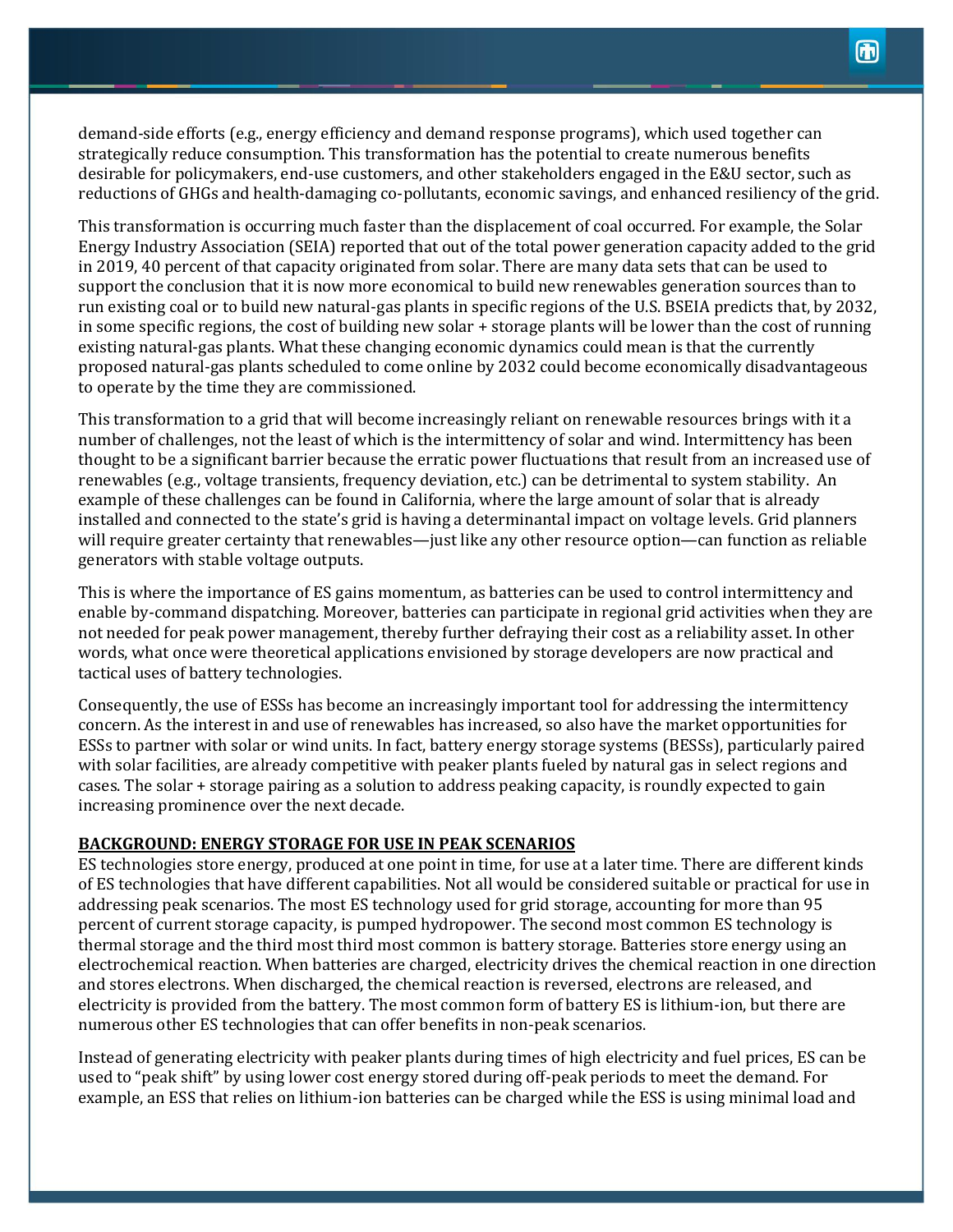the cost of electricity usage is reduced, such as during nighttime hours. ES can be used to shift the peak generation from the photovoltaic (PV) system to be used when the demand requires it. Excess energy can be stored during peak PV generation. This allows for the distribution of energy when the PV system is not generating adequate power, or not generating at all. The ESS can then be discharged to provide additional power during periods of increased loading, while costs for using electricity are increased. This technique can be employed to reduce costs of utility bills, benefiting end-users. But it can also be used by grid operators to shift the impacts of load. Taken altogether, these capabilities enable the end users to use an ESS to better control their overall energy usage, and allows generators to access a higher value of dispatchable generation.

Operational factors of the battery—such as discharge time, duration, and capacity—are the keys to determining where and how a battery-charged ESS will be used. These operational factors are interrelated to the extent that, as one example, if a battery is discharged at a lower power to extend its duration, this will also positively impact the battery's capacity. Requirements for batteries on the grid are often given in terms of capacity and discharge time. For instance, a battery may be allowed to participate in a capacity market if it can provide four hours of power in one region or if it can provide ten hours elsewhere (e.g. in the mid-Atlantic market, PJM). The capacities of batteries currently on the grid vary widely. A residential ESS, such as the Tesla Powerwall, is approximately 5 kW/14kWh. Meanwhile, Pacific Gas & Electric (PG&E) has broken ground on a 300 MW/1,200 MWh BESS at the Moss Landing substation in Monterey County, CA.

The cost of electricity from batteries has been on a steady decline for the last decade. The cost for a standalone ESS now averages about \$209 per kilowatt hour (kWh). The cost of utilizing a state-of-the-art ESS, with the additional benefit of zero emissions, is extremely competitive compared to running a fossil fuel peaker plant. Aside from the cost advantage, batteries have much faster response time – they can virtually ramp up and down instantly by following signals from the grid operator. Gas peakers can barely match the flexibility and responsiveness time of batteries. However, not all existing peaker plants in the United States could be easily replaced with ESSs, due to duration limitations. ESSs remain a finite asset with limited duration capability, while peaker plants fueled by natural gas can run for significantly longer durations.

#### **THE POLICY COMPONENT**

The correlation between policy and the use of ESSs to replace peaker plants is fluid and evolving. In this context, policy refers to regulatory and legislative activity at the state level and regulatory activity at the federal level (e.g., FERC's regulation of the nation's RTOs/ISOs). Federal legislative activity has not been directly relevant to this issue. When speaking of policy development that would enable ESSs to participate in meeting peak demand, policies at both the federal and state levels are relevant, but arguably most directly impactful at the state level. At the federal level, policy is being formed within the context of FERC's broader Order 841 compliance, which relates to enabling ES to participate (where it can) in the energy, capacity, and ancillary services markets of FERC-regulated ISOs and RTOs.

At the state level, ESSs are more likely to be developed and adopted in those states that provide regulatory support for ES. Over the last couple of years, examples have emerged suggesting that states are starting to take action to eliminate the use of existing fossil fuel peaker plants and/or prevent the construction of new fossil fuel peaker plants. Regulatory activity in states such as California, Minnesota, and New York provide the examples to support how ESSs are being selected over traditional peaker plants. Other regulatory initiatives that may appear at first review to be distinct from policy discussions specific to peaker plants may still have indirect impact on peaker plant replacement.

Policy topics that can by extension impact the future of peaker plants include the following: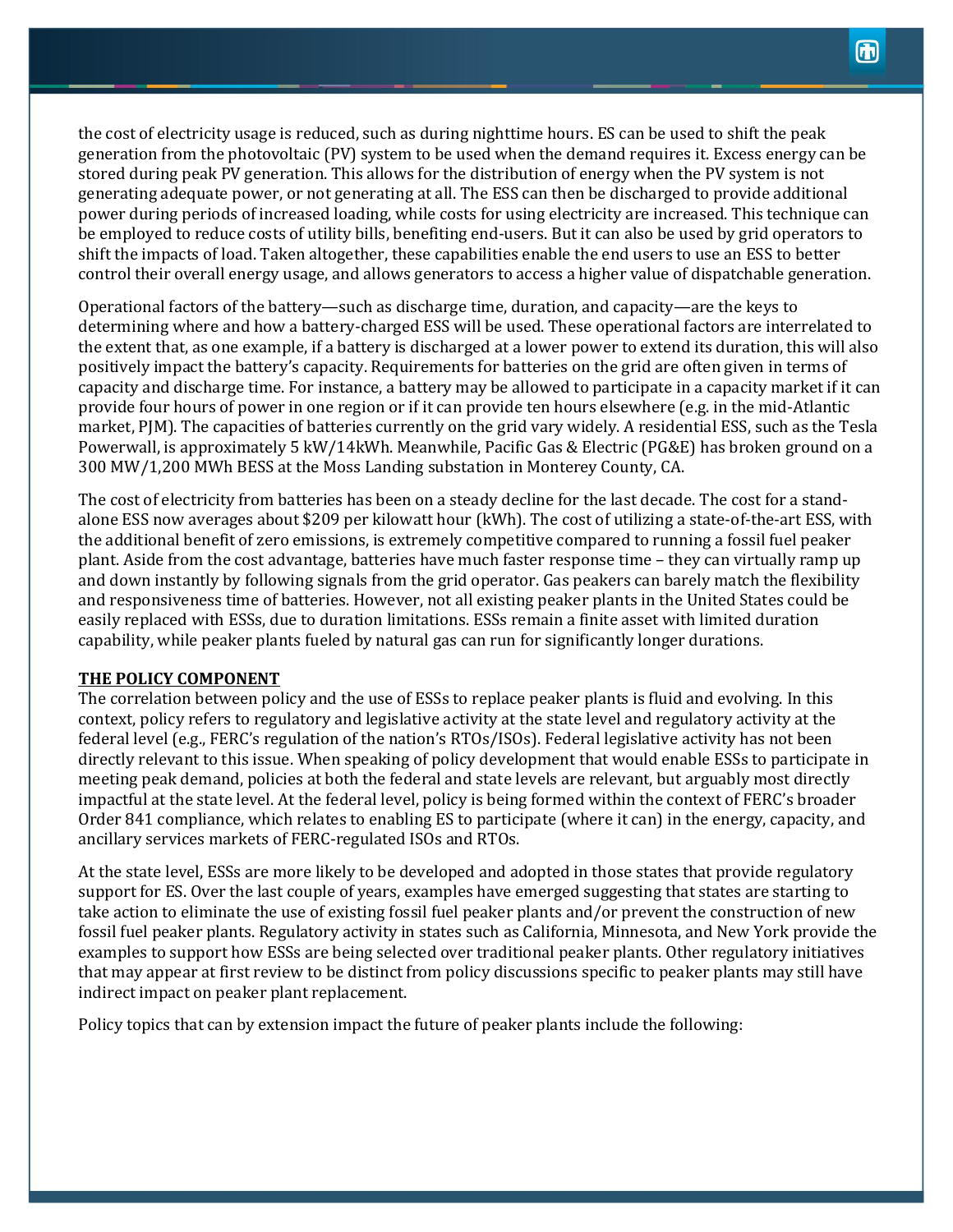| <b>Related Policy</b>                                                              | <b>Associated Impacts on Peaker Plants</b>                                                                                                                                                                                                                                                                                                                                                                                                                                                                                                                                                                                                                                                                              |
|------------------------------------------------------------------------------------|-------------------------------------------------------------------------------------------------------------------------------------------------------------------------------------------------------------------------------------------------------------------------------------------------------------------------------------------------------------------------------------------------------------------------------------------------------------------------------------------------------------------------------------------------------------------------------------------------------------------------------------------------------------------------------------------------------------------------|
| Policies primarily intended<br>to enable or incentivize the<br>development of ESSs | To the extent that ES is positioned to serve an ever-greater role in grid<br>management, there is an opportunity to replace existing or new peaker plants<br>with ESSs. State level policies that stimulate the development of ES through<br>financial incentives create favorable market environments that support a<br>significant growth of ES technologies. These technologies, including both in<br>front of the meter (FTM) and behind the meter (BTM) ES applications, can be<br>used for grid management purposes on either a localized distribution network<br>or regional grid.                                                                                                                               |
| Procurement mandates for<br>ES                                                     | State level polices that require a specific amount of ES send market signals<br>that a state is committed to developing ES solutions. These ES solutions can be<br>positioned to meet multiple industry needs, including the replacement of<br>peaker plants (existing or not yet built) with ESSs.                                                                                                                                                                                                                                                                                                                                                                                                                     |
| Resource adequacy policies                                                         | Resource adequacy (RA) is a regulatory concept that shapes the creation of<br>rules governing grid planning at both the federal and individual state levels<br>and are germane to wholesale and retail markets, respectively. RA planning<br>includes the determination of load requirements and planning reserve<br>margins (PRMs) that a region must have in place to ensure reliability. RA<br>policies create opportunities for ESSs to help utilities and grid operators fulfil<br>load requirements and accommodate PRMs. Moreover, ES can help meet RA<br>requirements to ensure system reliability during system peaks by charging<br>during off-peak times and discharging during peak times.                  |
| <b>Creation of Clean Peak</b><br>Programs                                          | At its core, a Clean Peak Program (also referred to as a Clean Peak Standard)<br>can be established at the state level to incentivize better utilization of clean<br>energy technologies to supply power when electricity demand is at its peak<br>(for instance, during high demand timeframes in the summer and winter).<br>Thus, there is a direct correlation between the establishment of a Clean Peak<br>Program and the opportunities for ESSs to be used as an alternative to peaker<br>plants. At this time, only Massachusetts has enacted a Clean Peak Program,<br>but other states are evaluating the concept.                                                                                              |
| Duration requirements for<br>ESSs                                                  | Efforts to create duration requirements for ESSs through policymaking is<br>relevant to peak load shifting and peak management at both the state and<br>federal levels. At the state level, California provides an example of state<br>regulators calling for long duration energy storage. At the federal level, the<br>PJM market employs a "10-hour rule" for duration-limited resources in the<br>capacity market. Under this rule, a resource's "capability" for the purposes of<br>the capacity market is calculated by the power output it can provide for 10<br>continuous hours. Longer-duration requirements placed on ESSs also position<br>ESSs to be a more reliable alternative to replace peaker plants. |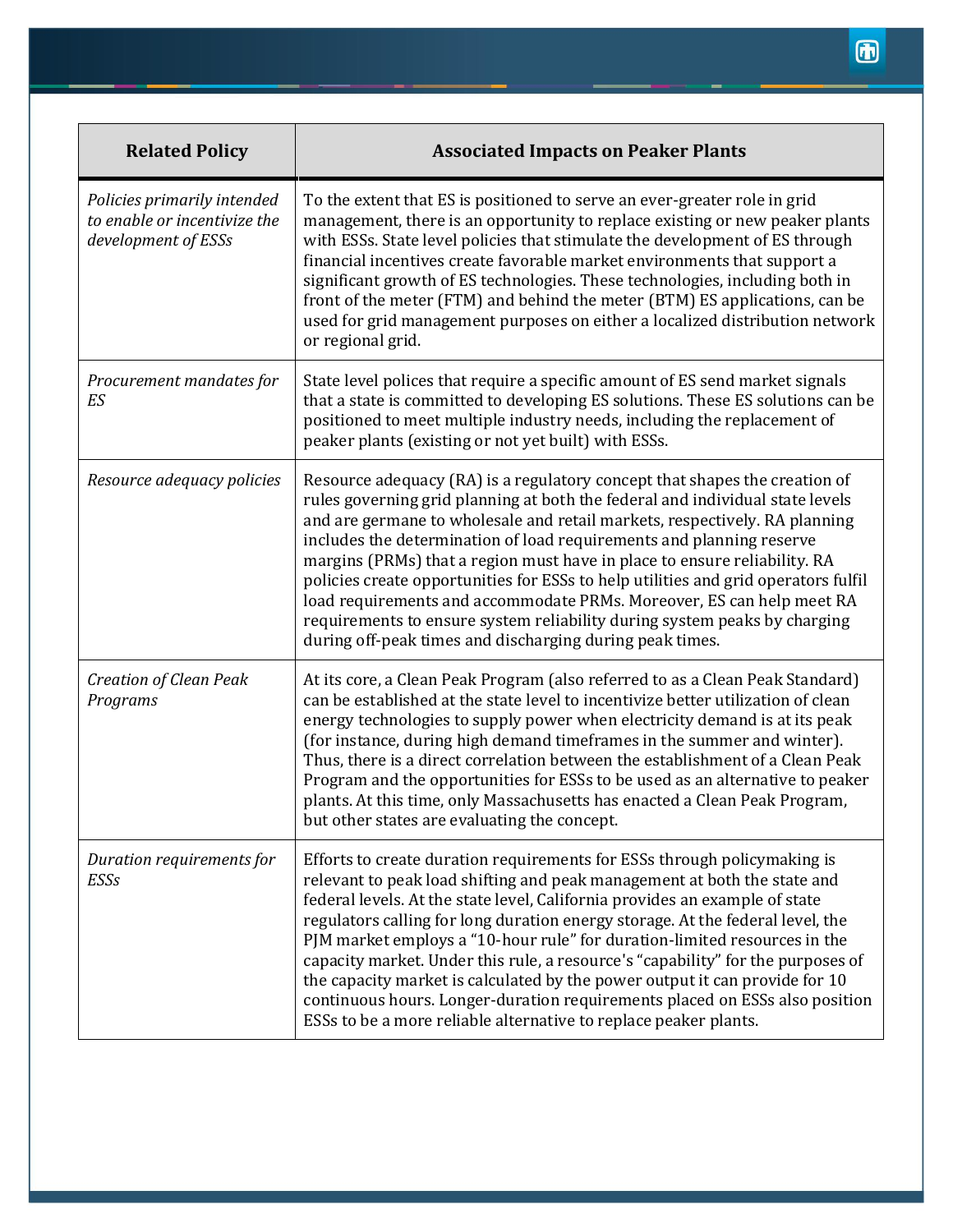| FERC Order 841  | Issued in 2018, FERC Order 841 seeks to create a level playing field for ES in<br>regional energy, capacity, and ancillary markets at the RTO/ISO level. Each of<br>the RTOs/ISOs regulated by FERC must obtain approval for revisions to<br>existing tariffs, with the revisions intended to remove barriers for ES<br>participation in these markets. This federal policy initiative has a tangential<br>impact on using ES to replace peaker plants due to the enhanced prominence<br>that ES will play in these markets as a result of the policy.                                                                                                                                                                                   |
|-----------------|------------------------------------------------------------------------------------------------------------------------------------------------------------------------------------------------------------------------------------------------------------------------------------------------------------------------------------------------------------------------------------------------------------------------------------------------------------------------------------------------------------------------------------------------------------------------------------------------------------------------------------------------------------------------------------------------------------------------------------------|
| FERC Order 2222 | FERC Order 2222, released in September 2020, further removes barriers<br>against the participation of distributed energy resources (DERs) in RTO/ISO<br>markets for electric energy, capacity, and ancillary services. Order 2222 can<br>be seen as an extension of Order 841, as it carves out new policies specific to<br>the "aggregations of DERs," a term that is defined as combined groups of small<br>independent DERs participating in the RTO/ISO markets as a single resource<br>represented by their aggregators. FERC Order 2222, to the extent that it<br>expands the scope for aggregated DERs, including aggregated ESSs, create<br>greater opportunities for ES to be considered as a replacement for peaker<br>plants. |

Activity within specific states, whether they providing explicit policy on peaker plants or related issues, or the approval of utility proposals related to how peaker plants will be used, are all shaping the ES market landscape. In other words, all the different approaches that states have taken play a significant role in shaping the future of peaker plants.

## *Arizona*

Arizona has 17 natural gas- and oil-fired peaker plants and units at larger plants. Arizona is an example of a state in which utilities are taking it upon themselves to meet peak demand through renewables and ES. For example, Arizona Public Service (APS) has signed a contract with FirstSolar, which has been approved by the Arizona Corporation Commission. Under the contract, FirstSolar will build, own, and operate 65 MW of solar power to energize a 50 MW bank of lithium-ion batteries to provide energy to the utility during peak demand time of 3:00-8:00 p.m. The batteries have a nameplate capacity of 135 MWh and will be capable of delivering energy for at least three hours. APS signed a 15-year power-purchase agreement with FirstSolar for power from the array. The concept of a clean peak standard, as has been adopted in Massachusetts, has also been raised in Arizona.

## *California*

Across California, nearly 80 natural-gas-fired peaker plants are used to help meet statewide peak electric demand. These plants include 65 combustion turbines designed to ramp quickly and over ten aging steam and combined cycle turbines (now used infrequently). California has enacted numerous policies and incentives that could both directly and indirectly facilitate the replacement of peakers with solar and storage. Key initiatives include but are not limited to:

- o A procurement mandate of 1,825 MW of ES, 500 MW of which must be from behind the meter (BTM) applications.
- $\circ$  State regulations stipulate that ESSs with four hours of continuous discharge capability are eligible to meet the state's resource adequacy requirements.
- o The California Public Utilities Commission (CPUC) adopted a Proposed Decision in March 2020 that identified a specific, state-wide need for 1GW of long-duration energy storage by 2026.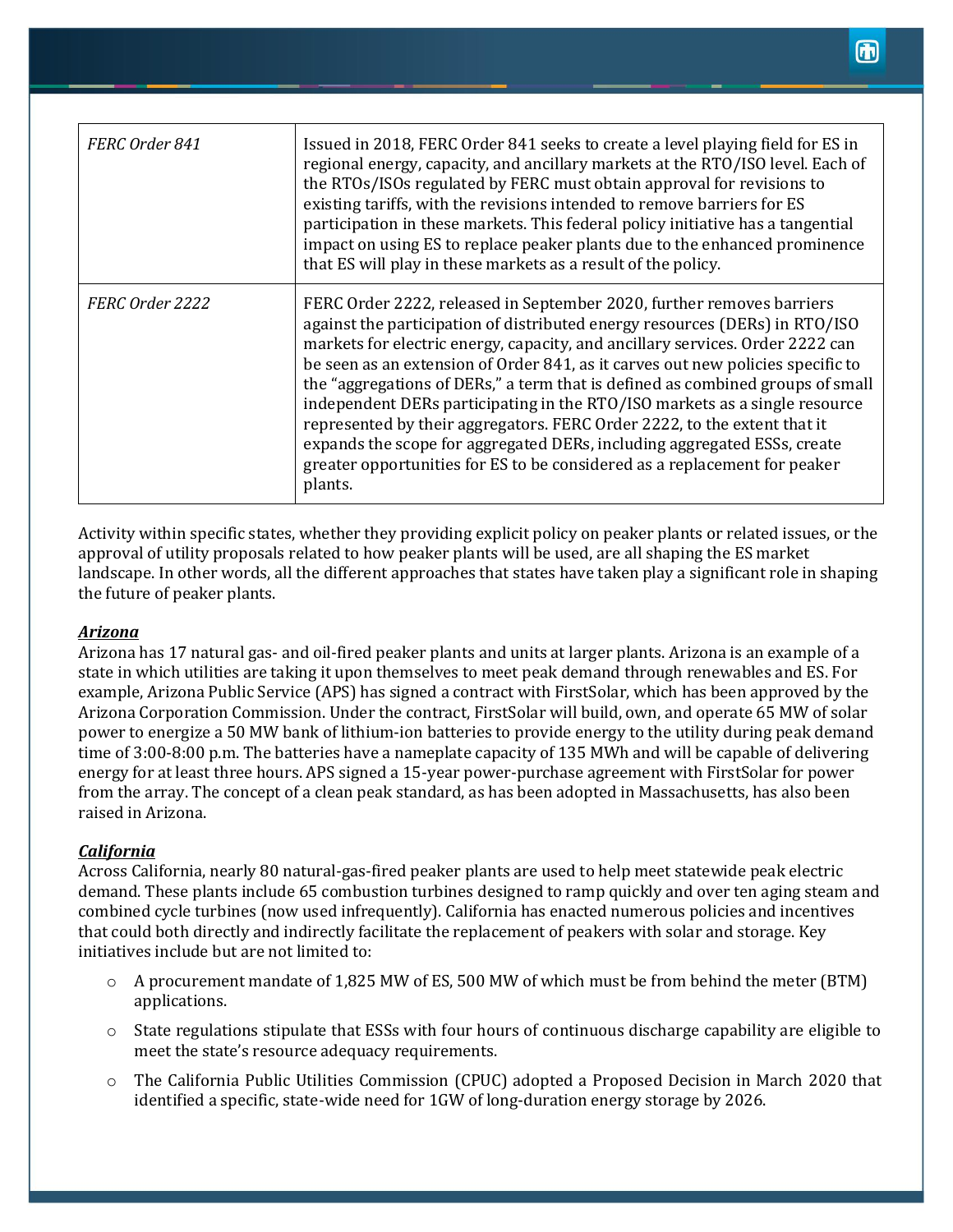- $\circ$  PG&E has received approval for 300 MW of ES to replace three natural gas peaker plants. This approval reflects the most significant example to date of batteries replacing fossil fuel generation on the power grid anywhere in the United States. As with any approved infrastructure investment, PG&E is allowed to recover the costs of the batteries from ratepayers through regulated rates.
- o Southern California Edison, at the behest of regulators, halted a new gas peaker slated to be built in Oxnard, CA, and ordered a suite of batteries in its place.

#### *Massachusetts*

Across Massachusetts, 23 oil- and natural gas-fired peaker plants and peaking units at larger plants help meet statewide peak electric demand. Two-thirds of Massachusetts peaker plants burn primarily oil, and more than 90 percent are over 30 years old. Massachusetts has enacted a suite of policy targets to support clean energy adoption and GHG reductions that could facilitate replacement of peaker plants with solar and storage and other clean resources. Key policy initiatives include:

- o A procurement mandate of 1,000 MW of ES by 2025.
- o A renewable portfolio standard that requires 35 percent of electricity from renewable resources, including a solar carve-out, by 2030.
- o Through legislation, Massachusetts has established Clean Peak Standard. The law requires every retail electric supplier to provide a minimum percentage of kilowatt-hours sales to end-use customers from clean peak resources.
- o The Northeast Massachusetts/Boston (NEMA) and Southeastern Massachusetts (SEMA) load zones are import-constrained, meaning that local deployment of clean resources such as solar and storage may also be required to replace local peaker plants in these regions.
- o Federal regulation is also influencing the future of peaker plants in Massachusetts because the state is operated by the New England Independent System Operator (ISO-NE), which determines local requirements for power capacity on the grid.

#### *Minnesota*

Minnesota has been one of the more recent states to consider grid-scale ESSs as a possible alternative to natural-gas peaker plants. The new state law requires that regulated utilities in the state either include ES as part of their integrated resource plans (IRPs) or prove that ES cannot meet customer demand in a more costeffective or operationally beneficial manner The legislative provision was included as part of an omnibus ES legislation that codifies a level playing field for ES against natural-gas plants and other resources. Accordingly, utilities that submit long-term resource plans are now required to acknowledge the capabilities storage can provide when compared against fossil fuel resources, including existing or new peaker plants. Presently, Minnesota does not have an ES procurement mandate or financial incentives for end-use residential or commercial customers.

Looking further at Minnesota, it is noteworthy how state-specific policy can drive the actions of regulated utilities that operate in multiple states. Consider Xcel Energy, which operates in both Minnesota and Colorado. In Minnesota, the new law requires consideration of ES in long-range plans, but at this point Xcel Energy does not have any announced plans for ES applications in Minnesota (a proposal submitted several years ago was rejected by the Minnesota PUC). However, in Colorado, regulators have encouraged the adoption of clean energy technologies (and allow for cost recovery of investments in such technologies), and so Xcel Energy has been the first to present an IRP in the state that includes ES. Xcel's Colorado-specific plan calls for a reduction by 2030 and zero-carbon electricity production by 2050. Xcel clearly sees storage playing a more integral role in the future as costs come down and technologies advance.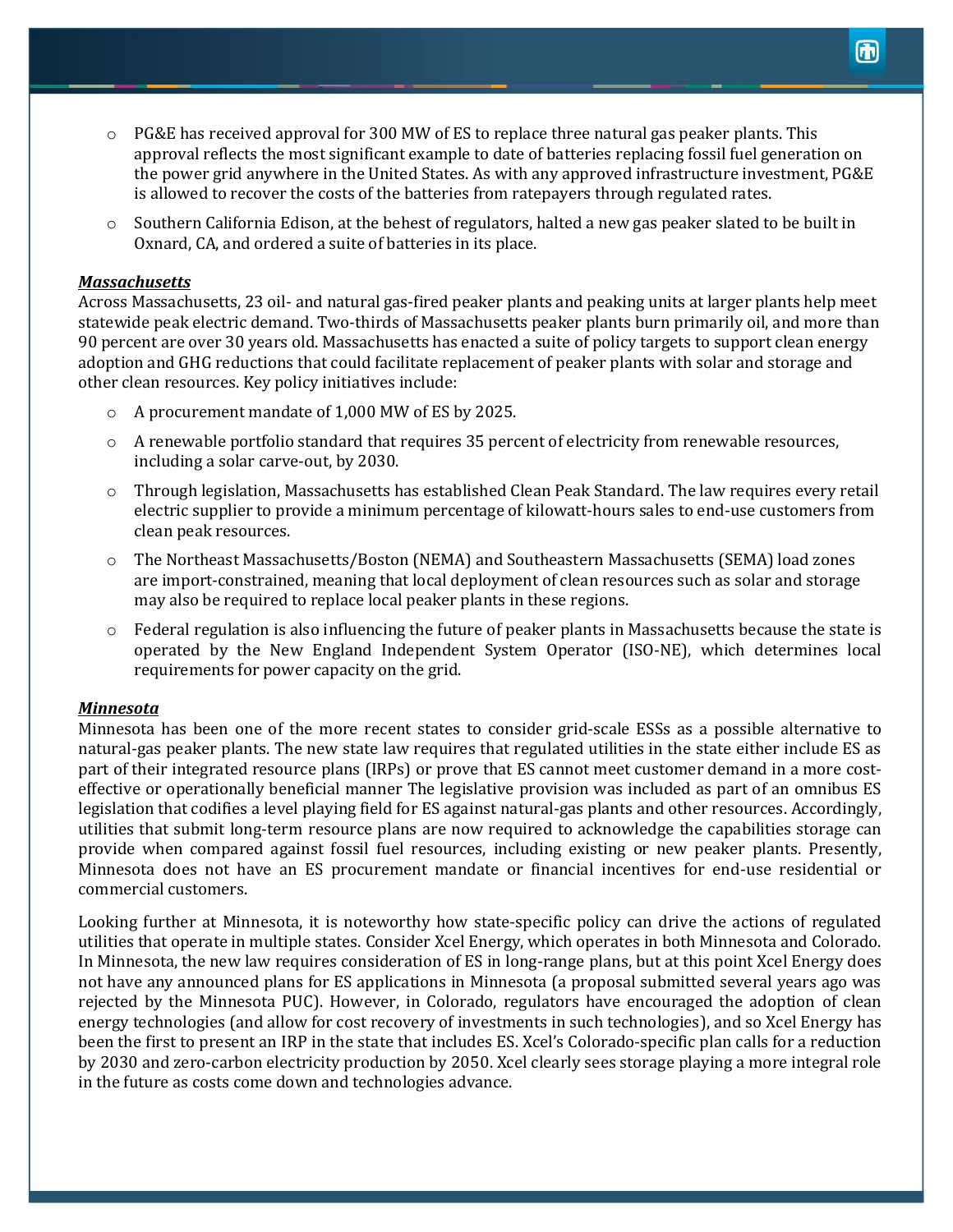## *Nevada*

In Nevada, five natural-gas-fired peaker units located at four power plants are used to help meet state peak electricity demand. These plants include one stand-alone gas turbine peaker plant and four units co-located with natural gas combined cycle facilities but used for peak capacity. Policies within Nevada that could facilitate the replacement of peakers with solar and storage include the following:

- $\circ$  A renewable portfolio standard requiring that 50 percent of electricity come from renewable resources by 2030.
- $\circ$  A carbon reduction policy that requires a reduction in green-house gas emissions to 45 percent below 2005 levels.
- o The Public Utilities Commission of Nevada has also drafted a proposal for 1,000 MW of energy storage by 2030, which could help reduce reliance on peaker plants while integrating solar and other renewable resources.

## *New Jersey*

Across New Jersey, 15 natural-gas- and oil-fired peaker plants and peaking units at larger plants help meet statewide peak electric demand. These facilities are primarily reliant on combustion turbines designed to ramp up quickly and meet peak demand. One-third of New Jersey peaker plants primarily burn oil, and twothirds are over 40 years old.

New Jersey has adopted policies that, in the long-term, can be viewed as enabling the potential replacement of the state's 15 peaker plants with ES. These policies include:

- $\circ$  A procurement mandate calling for 2,000 MW of ES by 2030 with an intermediary 2021.
- o An RPS that calls for 50 percent of electricity from renewable resources, including a solar carve-out and offshore wind targets.
- $\circ$  A carbon reduction strategy that calls for an 80 percent reduction in GHG emissions below 2006 levels by 2050.

## *New Mexico*

New Mexico has 11 natural gas- and oil-fired peaker power plants and units that are used to help meet statewide peak electricity demand. New Mexico, however, still has significant coal generation on the electric grid, and regulations may be required to ensure that ESSs are not charged with coal generation and inadvertently increase grid-wide emissions. However, energy policy in New Mexico has potentially created a platform to replace a number of peaker units with clean energy alternatives through a number of initiatives that support clean energy adoption and emissions. Key initiatives include:

- $\circ$  Achieving a target of generating 50 percent of electricity by renewables resources by 2030.
- o Achieving GHG emissions to 45 percent of 2005 levels by 2030.
- o Achieving 100 percent of electricity from zero-carbon resources by 2045.

## *New York*

New York has 49 oil- and natural gas-fired peaker power plants and peaking units at larger plants, a third of which burn oil. Of these, there are 16 operating peaker plants in New York City that fit into the New York Power Authority's market and send their energy to the city's power grid. The energy is then distributed according to demand across the city by companies like ConEdison and National Grid. New York has a suite of initiatives that support the replacement of these facilities with ES and other clean resources, many of which were outlined in the broader policy platform known as the Reforming the Energy Vision (REV) which has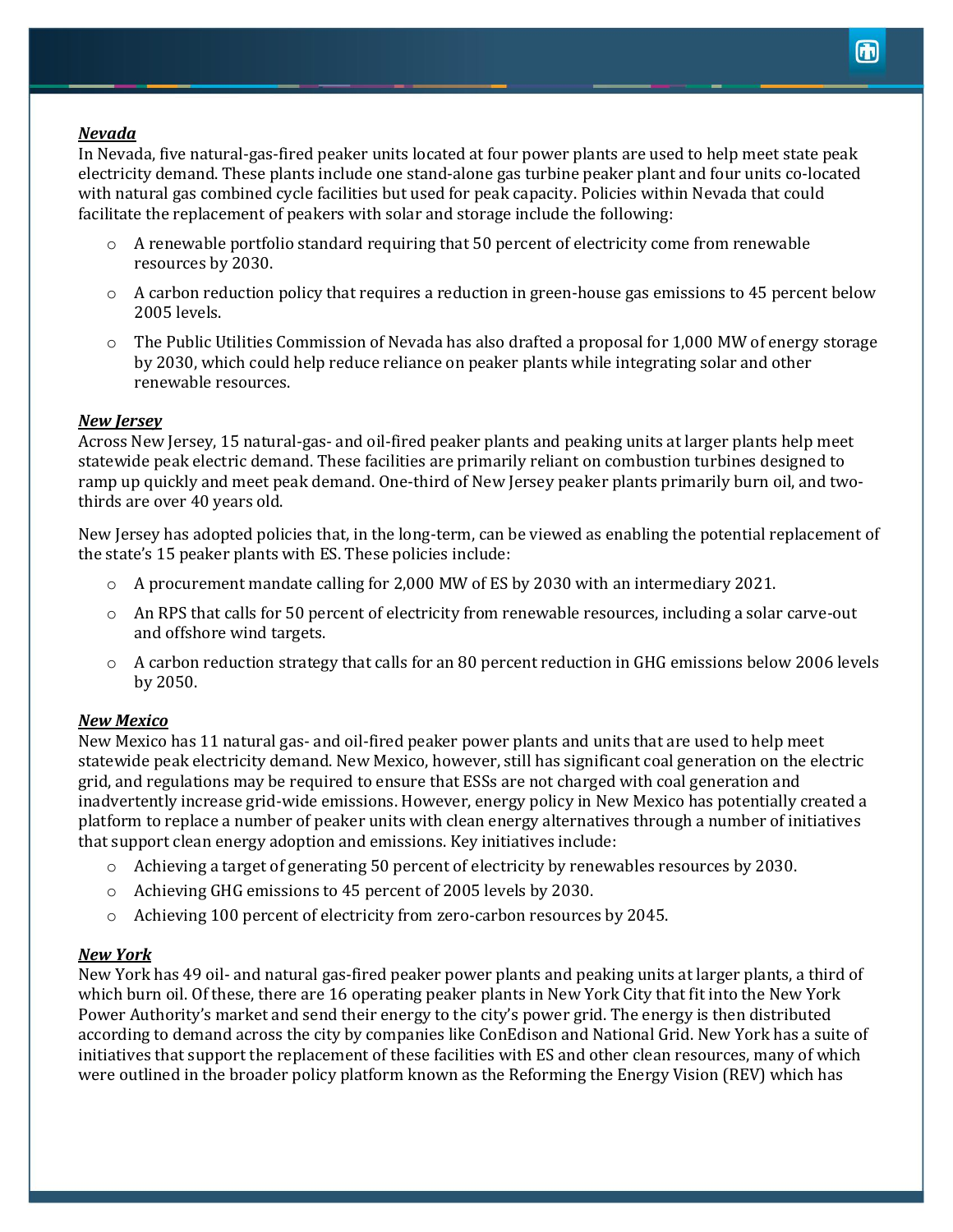been evolving since 2014. The REV platform includes a number of policies that encourage distributed resources and efforts to increase grid resilience.

REV initiatives in New York that have the potential to support the replacement of peaker plants with alternative resources include:

- o Establishing a new limit on emissions of nitrogen oxides from peaker plants by 2025.
- o Deployment of 6 GW of distributed solar and 1,500 MW of ES by 2025.
- o Deployment of a 3,000 MW ES by 2030.
- o Achieving a target of 70 percent of electricity sourced from renewable resources.
- o Achieving full carbon neutrality and GHG reductions of 85 percent below 1990 levels by 2050.

Further, New York's 2019 Climate and Community Protection Act sets the state on a path toward carbon neutrality by 2050 and includes provisions prioritizing the replacement of peaker plants with renewable energy and ES. Additionally, policymaking specific to the state of New York has included market rules set by the New York ISO (regulated by FERC) that allows ESSs with minimum durations of four hours to participate in the ISO's capacity market.

## **COST & DURATION ARE KEY CONSIDERATIONS**

While it may be obvious to some market participants, it is important to acknowledge that not every form of ES will be capable of meeting peak demand. Energy can be stored using electrical, mechanical, thermal, and chemical storage systems. All of these have their own benefits and appropriate application options. Battery ESSs are the most common type of mechanical ES largely because of the flexibility, including fast response times and ability to control size and other operational factors specific to the need.

Until recently, lead-acid batteries have been the preferred choice for BESSs, but lithium-ion batteries are becoming more prominent. In contrast to lead-acid batteries, lithium-ion batteries provide increased energy density, efficiency, and have more than double the life span of a typical lead-acid system, averaging 5,000 cycles of operation. According to a report issued by the Rocky Mountain Institute3, the cost of lithium-ion batteries has dropped about 90 percent. Prices that had been as high as \$1,000 a kilowatt-hour (kWh) are now sub \$200/kWh and falling4. The report projects that in order for a battery-based ESS to compete on price with a natural-gas peaker plant, ES costs would need to fall to the range of \$5/kWh5. However, that projection is only for scenarios in which solar and/or wind can meet power demand 100 percent of the time. If other sources meet demand just five percent of the time, storage could work at a price of \$150/kWh, according to the report.<sup>6</sup>

Along with price considerations, there are fundamental operational considerations that will impact, either positively or negatively, the prospects for using ES as an alternative to meet peak demand. The size of an ESS is typically measured in both power and energy. Power measured in megawatts (MW) or kilowatts (kW), is a rate measure reflecting how much energy can be provided in a second. Power plant capacity is typically given in MW: a small peaker plant might be 25 MW while a large nuclear power plant could be 1,000 MW. The energy stored reflects how much time a battery could continue to discharge at the rated power, and is often given in megawatt-hours. Discharge capability is related to the energy stored within the ESS and is measured by time, typically the number of hours that the ESS can be operated to provide services to the grid (a four-

<sup>3</sup> Rocky Mountain Institute. "The Economics of Clean Energy Portfolios." Dyson, Mark; Engel, Alexander; Farbes, Jamil. 2018.

<sup>4</sup> Rocky Mountain Institute.

<sup>5</sup> Rocky Mountain Institute.

<sup>6</sup> Rocky Mountain Institute.